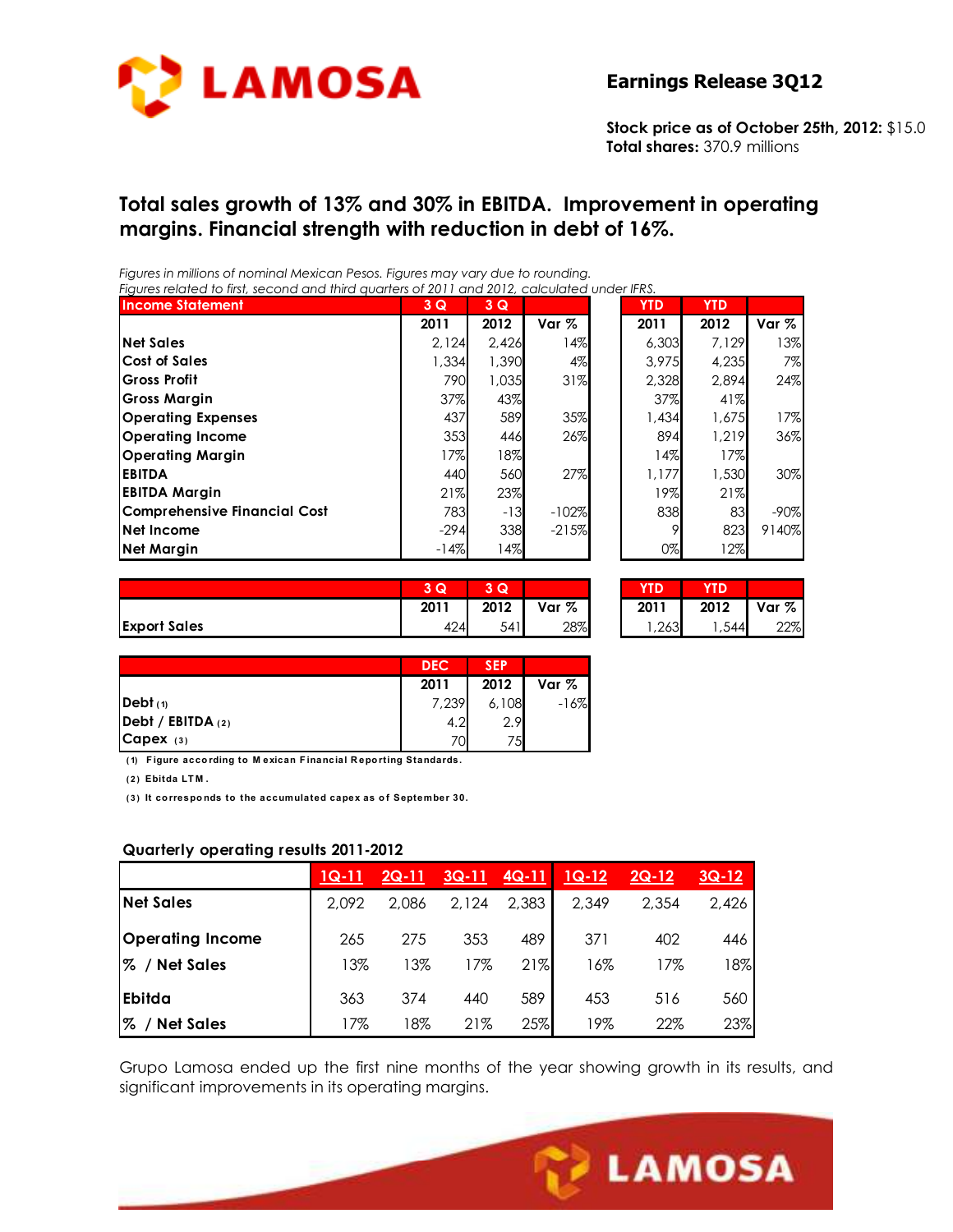

**San Pedro Garza García, Nuevo Leon, Mexico, October 25th, 2012.** Grupo Lamosa, announces its results related to the third quarter of 2012.

*Figures in millions of Mexican Pesos. Figures may vary due to rounding.* 

## **SALES**

The strength of the construction market in Mexico, coupled with the gradual recovery of the export markets, enabled Grupo Lamosa to close the third quarter of 2012 with cumulative sales of \$7,129 million of Mexican Pesos, showing a growth of 13% over sales recorded at the end of the third quarter of 2011.



assets for \$726 Millions of Mexican Pesos.

## **EXPORT SALES**

Cumulative sales of Grupo Lamosa from abroad by \$1,544 million of Mexican Pesos, meant at the end of the third quarter 22% of total sales, and were 22% higher than the export sales posted during the first nine months of 2011. This increase was driven by stronger growth in export markets, particularly in the Unites States, as well as for the average devaluation of the Mexican Peso in relation to the US Dollar during the first nine months of the year of 9% , in comparison with the same period of 2011.

Ī





**LAMOSA**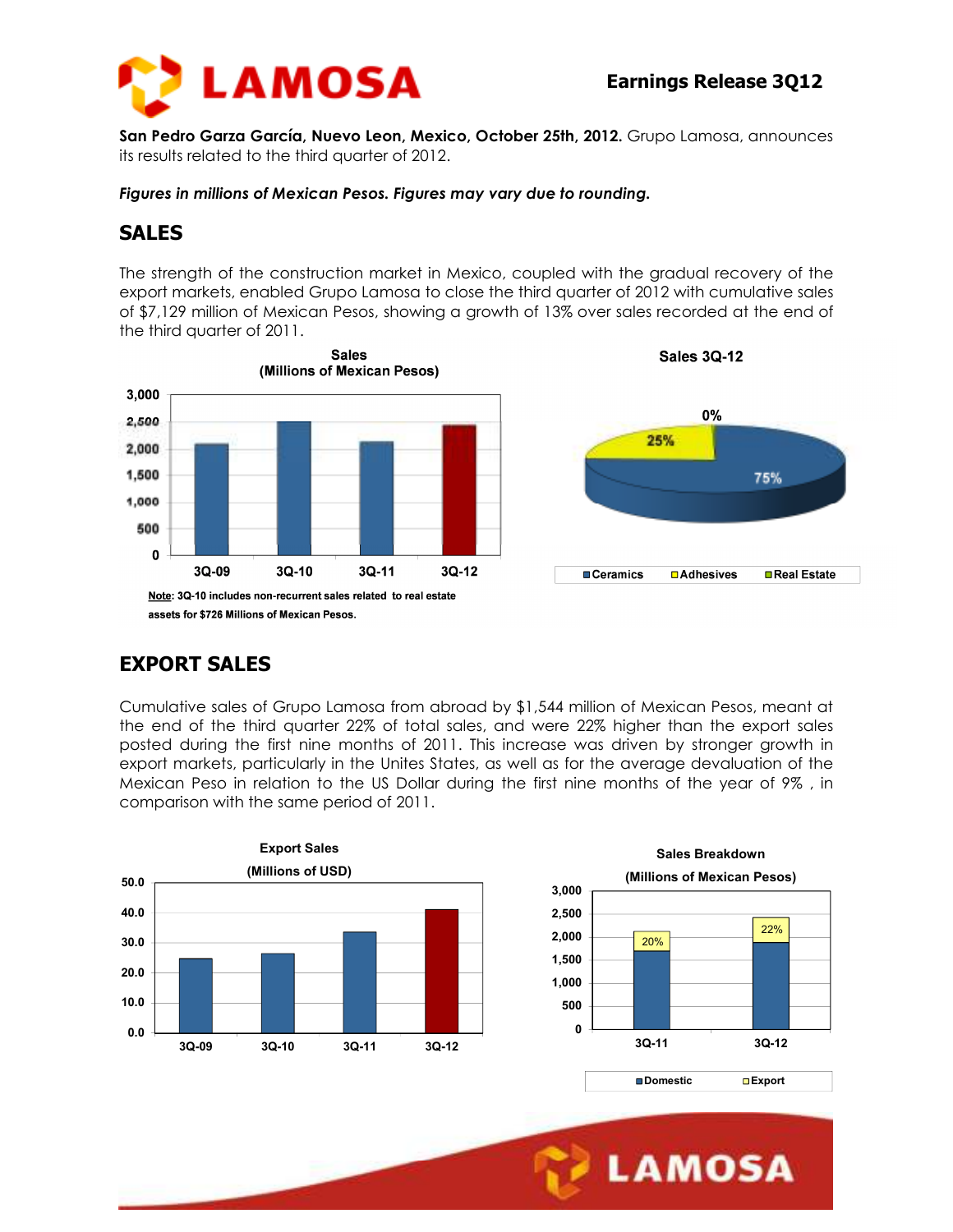

#### **PERFORMANCE PER BUSINESS SEGMENT**

The industrial divisions of Grupo Lamosa meant more than 99% of the Company's consolidated sales, and showed at the end of the third quarter of the current year a double-digit growth in their revenues.

|                           | <b>Ceramics</b> |          |     | <b>Adhesives</b> |               |            |        | <b>Real Estate</b> |            | <b>Total</b>  |               |            |
|---------------------------|-----------------|----------|-----|------------------|---------------|------------|--------|--------------------|------------|---------------|---------------|------------|
|                           | <b>YTD</b>      |          |     | YTD              |               |            |        | YTD                |            | <b>YTD</b>    |               |            |
|                           | Sep-11          | $Sep-12$ | Var | Sep-11           | <b>Sep-12</b> | <u>Var</u> | Sep-11 | $Sep-12$           | <u>Var</u> | <b>Sep-11</b> | <b>Sep-12</b> | <u>Var</u> |
| <b>Total Sales</b>        | 4,683           | 5,361    |     | .591             | 1.764         |            | 31     |                    |            | 6.900         | 7,808         |            |
| <b>Intersegment Sales</b> |                 | 0        |     | -3               | -3            |            | 0      |                    |            | $-597$        | $-680$        |            |
| <b>Net Sales</b>          | 4,683           | 5.361    | 14% | .588             | 1.761         | 11%        | 31     |                    | $-79%$     | 6.303         | 7,129         | 13%        |
| <b>EBIT</b>               | 479             | 820      | 71% | 414              | 421           | 2%         | 9      | -3                 | $-131%$    | 894           | 1,219         | 36%        |
| Dep. & Amort.             | 226             | 249      | 10% | 38               | 36            | $-4%$      | 0      |                    |            | 283           | 311           | 10%        |
| <b>EBITDA</b>             | 705             | .069     | 52% | 452              | 458           | 1%         | 9      | -3                 | $-131%$    | 1.177         | 1,530         | 30%        |
| $\frac{9}{6}$             | 15%             | 20%      |     | 28%              | 26%           |            | 28%    | $-42%$             |            | 19%           | 21%           |            |

|                           | <b>Ceramics</b> |         |     | <b>Adhesives</b> |         |            |       | <b>Real Estate</b> |            | <b>Total</b> |         |            |
|---------------------------|-----------------|---------|-----|------------------|---------|------------|-------|--------------------|------------|--------------|---------|------------|
|                           | $3Q-11$         | $3Q-12$ | Var | $3Q-11$          | $3Q-12$ | <u>Var</u> | 3Q-11 | $3Q-12$            | <u>Var</u> | $3Q-11$      | $3Q-12$ | <u>Var</u> |
| <b>Total Sales</b>        | .567            | 1,825   |     | 547              | 602     |            | 12    |                    |            | 2.276        | 2,575   |            |
| <b>Intersegment Sales</b> |                 | 0       |     | -1               | -1      |            | 0     |                    |            | $-151$       | $-149$  |            |
| <b>Net Sales</b>          | .567            | .825    | 16% | 546              | 601     | 10%        | 12    |                    | $-100\%$   | 2.124        | 2.426   | 14%        |
| <b>EBIT</b>               | 189             | 303     | 60% | 148              | 146     | $-1%$      | 3     | -4                 | $-216\%$   | 353          | 446     | 26%        |
| Dep. & Amort.             | 62              | 94      | 52% | 12               | 12      | 6%         | 0     | 0                  |            | 86           | 114     | 32%        |
| <b>EBITDA</b>             | 251             | 397     | 58% | 159              | 158     | $-1%$      | 3     | -4                 | $-216\%$   | 440          | 560     | 27%        |
| $\frac{9}{6}$             | 16%             | 22%     |     | 29%              | 26%     |            | 30%   |                    |            | 21%          | 23%     |            |

# **CERAMIC DIVISION**

As of the end of the third quarter of 2012, the ceramic division represented 75% of Lamosa's total sales. The sales of this division reached \$5,361 million of Mexican Pesos, a 14% increase when compared to the same period of 2011.

## **ADHESIVES DIVISION**

The adhesives division represented at the end of the third quarter of 2012 a 25% of Lamosa's total sales. The sales of this division amounted to \$1,761 million of Mexican Pesos, an 11% increase in relation to the same period of 2011.

#### **OPERATING INCOME**

Operating income at the end of third quarter of 2012 totaled \$1,219 million of Mexican Pesos, 36% higher than the \$894 million of Mexican Pesos posted in the first nine months of 2011. This result was due to the growth reached in revenues, as well as lower natural gas costs, one of the main inputs of the company. The operating income to sales ratio was 17% at the end of the third quarter of this year, positively compared with the 14% posted at the end of the same period of 2011.

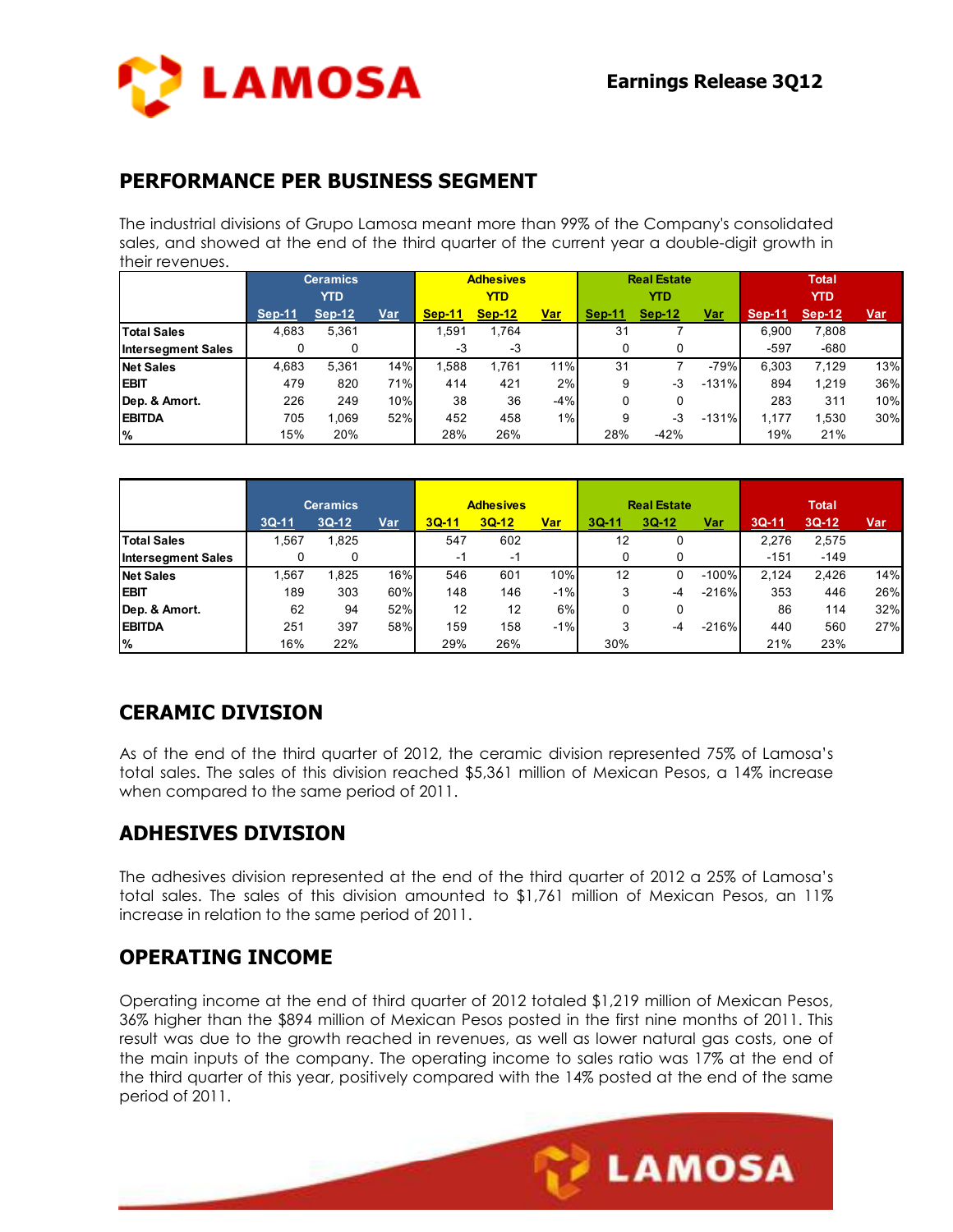

At the end of the third quarter of 2012, the Company's EBITDA was \$1,530 million of Mexican Pesos, 30% higher than the \$1,177 million of Mexican Pesos of EBITDA recorded during the same period of 2011. The EBITDA to sales ratio at the end of third quarter was 21%, compared to 19% achieved at the end of the same period of 2011.





Ebitda 3Q-12

### **NET INCOME**

Net income at the end of the third quarter totaled \$823 million of Mexican Pesos, which is significantly higher than the net income of \$9 million of Mexican Pesos recorded in the first nine months of 2011. The net income growth was favored, along with higher levels of income, with a currency fluctuation that generated the appreciation of the Mexican Peso in relation to the US Dollar at the end of the third quarter of the 2012 versus the end of 2011, generating a foreign exchange gain of \$308 million of Mexican Pesos, positive compared to a foreign exchange loss of \$405 million of Mexican Pesos posted at the close of the third quarter of 2011.

Ī